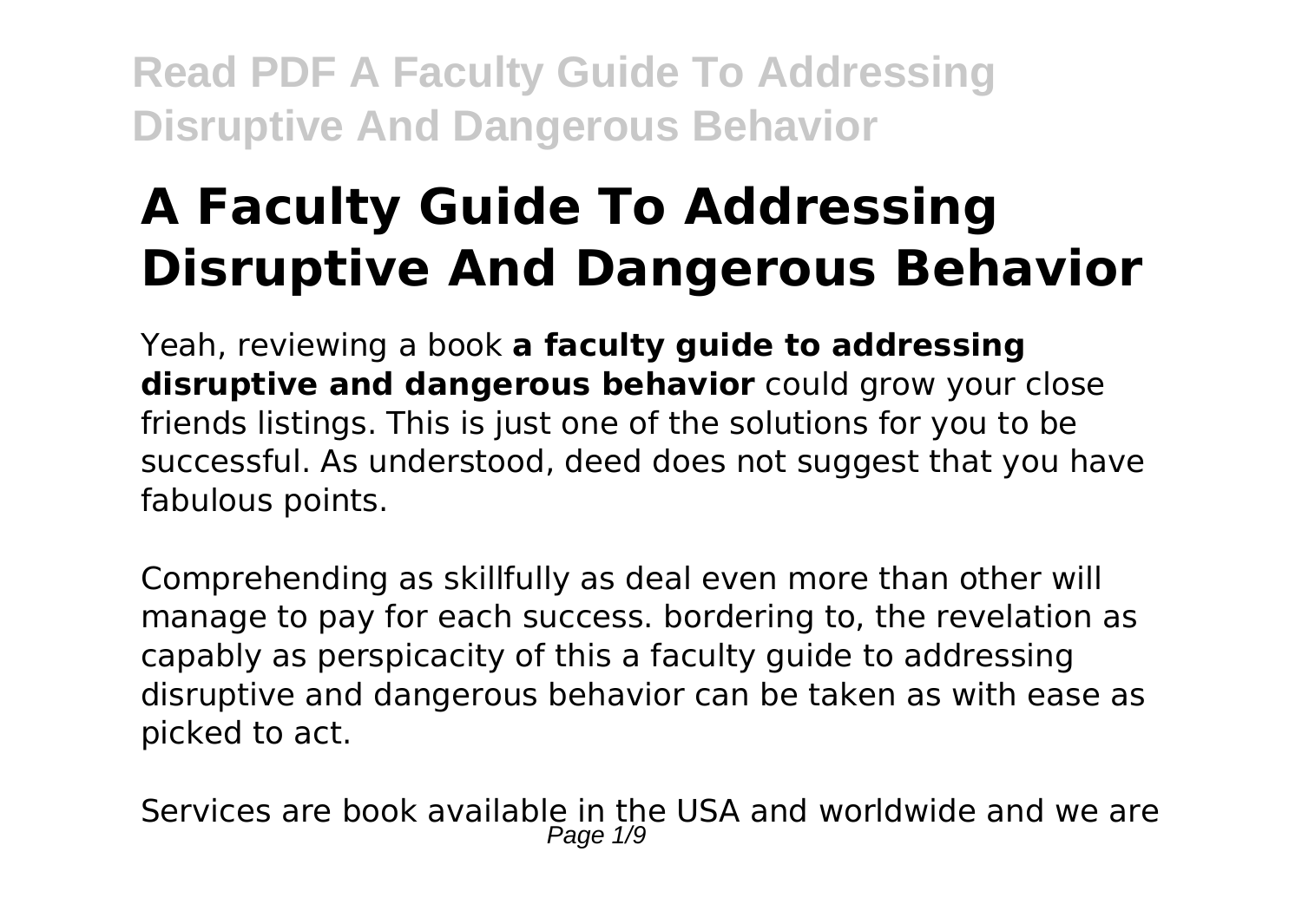one of the most experienced book distribution companies in Canada, We offer a fast, flexible and effective book distribution service stretching across the USA & Continental Europe to Scandinavia, the Baltics and Eastern Europe. Our services also extend to South Africa, the Middle East, India and S. E. Asia

#### **A Faculty Guide To Addressing**

A Faculty Guide to Addressing Disruptive and Dangerous Behavior provides the practical ideas and guidance necessary to manage and mitigate these behaviors. Grounded in research and theory that addresses the interplay of mental health, substance abuse, and aggression that may enter the college classroom, this accessible book serves as a necessary guide for busy faculty members facing challenging situations in their classrooms.

## **A Faculty Guide to Addressing Disruptive and Dangerous**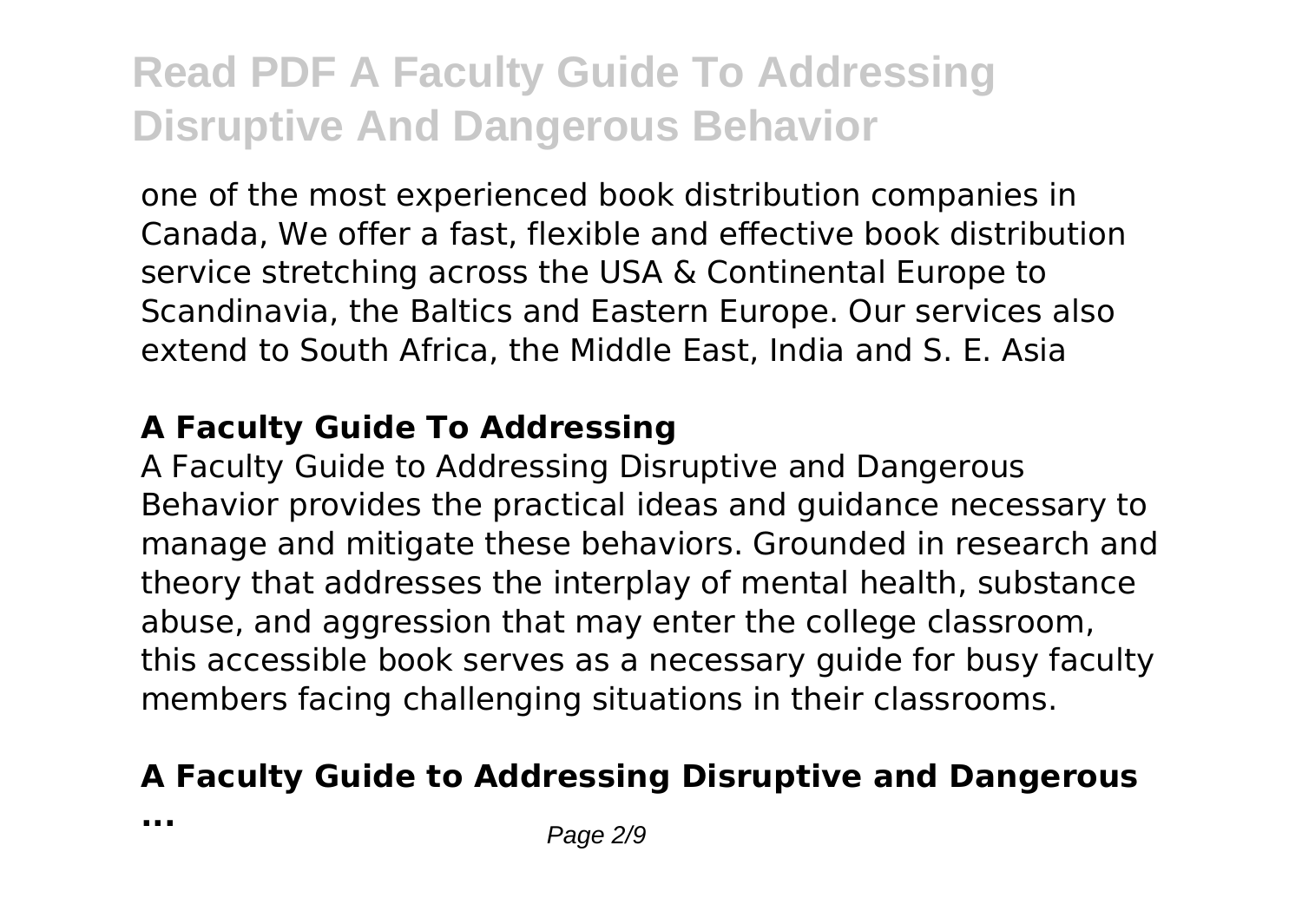A Faculty Guide to Addressing Disruptive and Dangerous Behavior provides the practical ideas and guidance necessary to manage and mitigate these behaviors. Grounded in research and theory that addresses the interplay of mental health, substance abuse, and aggression that may enter the college classroom, this accessible book serves as a necessary guide for busy faculty members facing challenging situations in their classrooms.

### **Amazon.com: A Faculty Guide to Addressing Disruptive and ...**

A Faculty Guide to Addressing Disruptive and Dangerous Behavior book. Read reviews from world's largest community for readers. College and university fac...

### **A Faculty Guide to Addressing Disruptive and Dangerous**

**...**

A Faculty Guide to Addressing Disruptive and Dangerous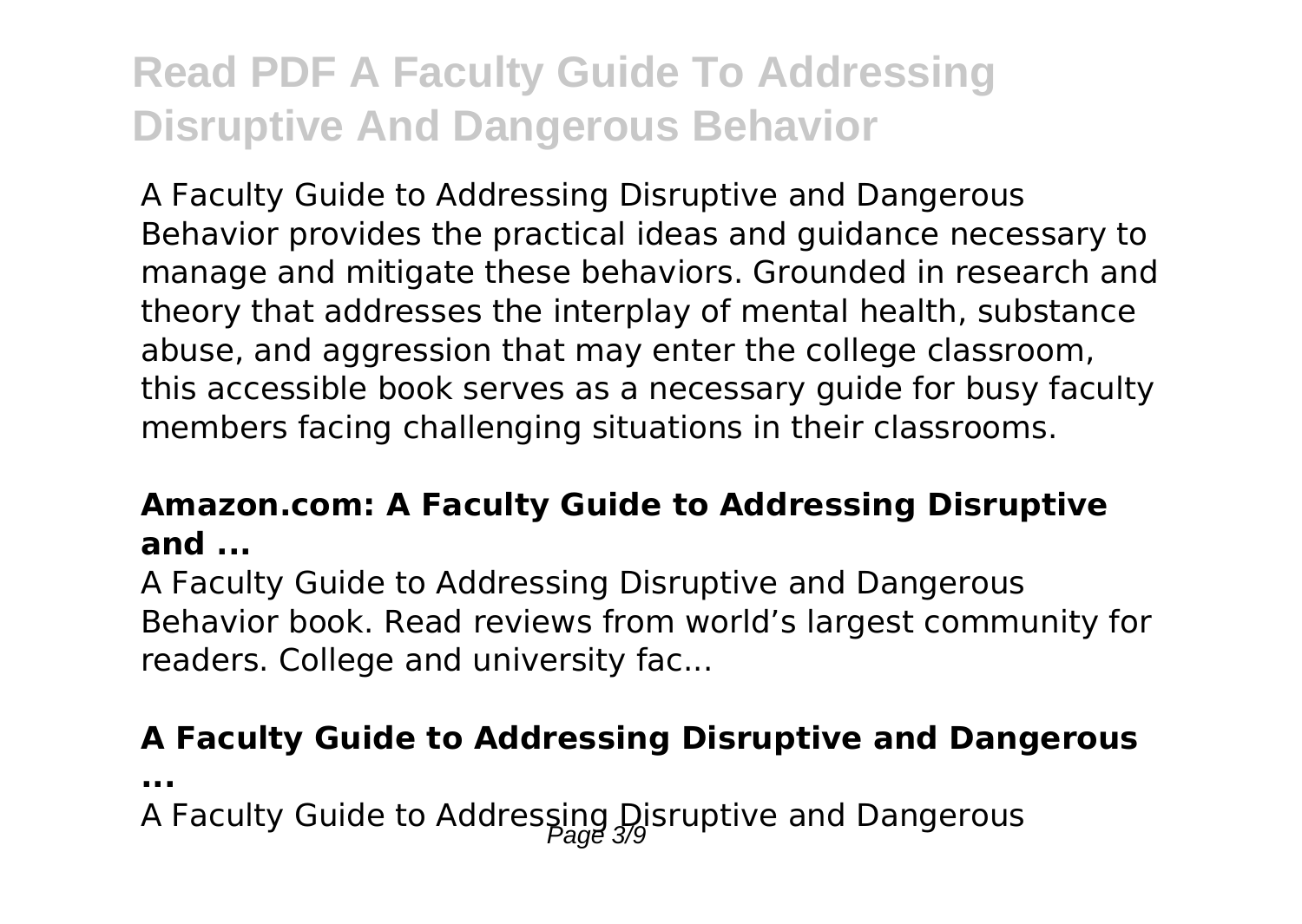Behavior provides the practical ideas and guidance necessary to manage and mitigate these behaviors. Grounded in research and theory that addresses the interplay of mental health, substance abuse, and aggression that may enter the college classroom, this accessible book serves as a necessary guide for busy faculty members facing challenging situations in their classrooms.

# **A Faculty Guide to Addressing Disruptive and Dangerous**

**...**

It is precisely this approach that Brunt and Lewis discourage in A Faculty Guide to Addressing Disruptive and Dangerous Behavior. They encourage faculty at community colleges, technical schools, and four-year colleges and universities to expand their categories of what constitutes disruptive and potentially dangerous student behavior, to manage such behavior with both sensitivity and firmness, and to learn when and how to make use of institutional resources for dealing with student conduct ...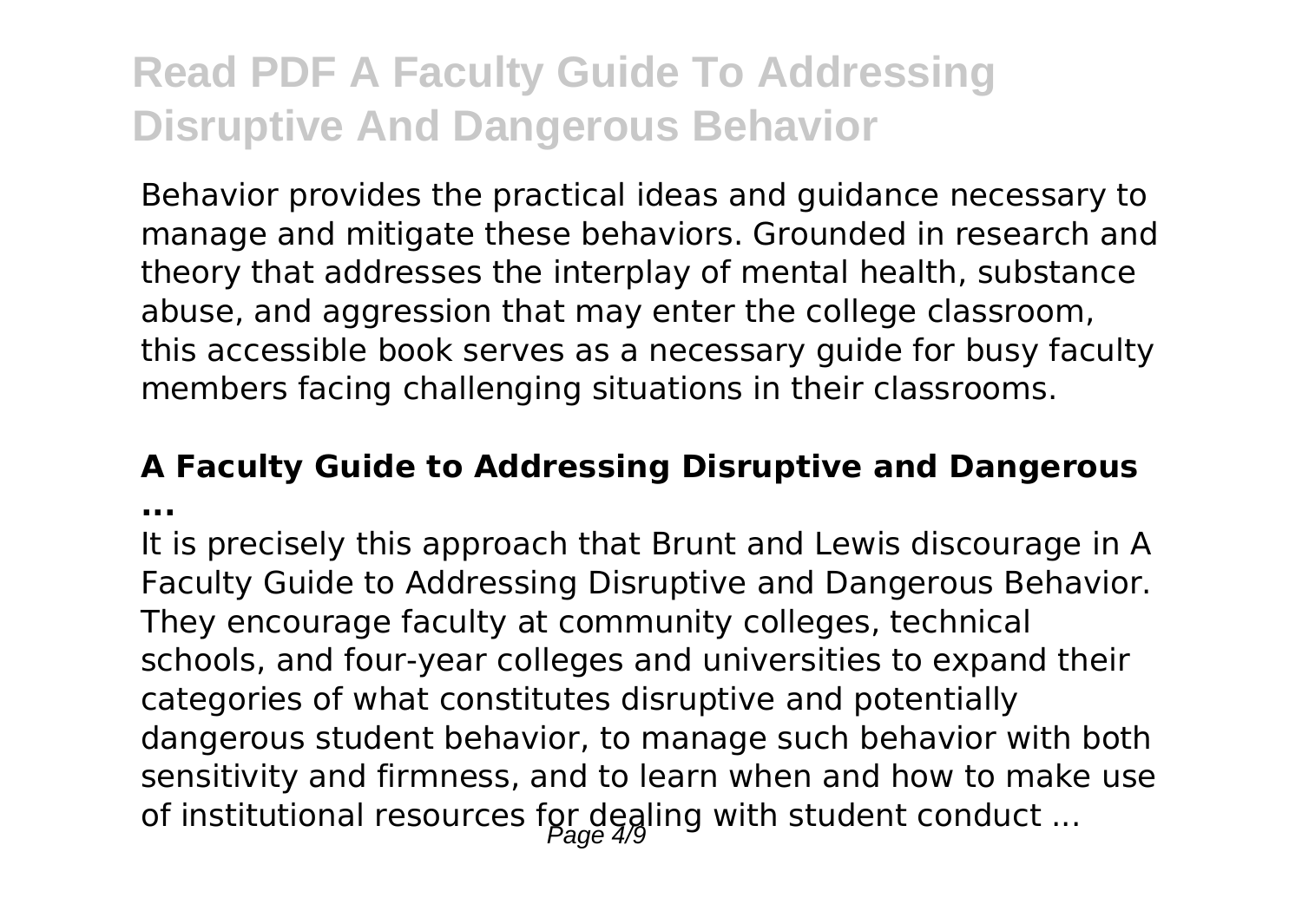## **A Faculty Guide to Addressing Disruptive and Dangerous**

**...**

Faculty Guide for Addressing Student Behavior. Boise State takes the Statement of Shared Values and the creation of a healthy work environment seriously. Occasionally, students exhibit disruptive behaviors in the classroom, department or faculty offices, or through communications such as email. Online communication, including online class forums and email, present its own challenges in setting expectations for behavior, and subsequently, dealing with disruptive students.

#### **Faculty Guide for Addressing Student Behavior - Dean of**

**...**

A Faculty Guide for Addressing Student Behaviors of Concern. Students frequently, and appropriately, look to faculty for support. Additionally, faculty can identify a student's need for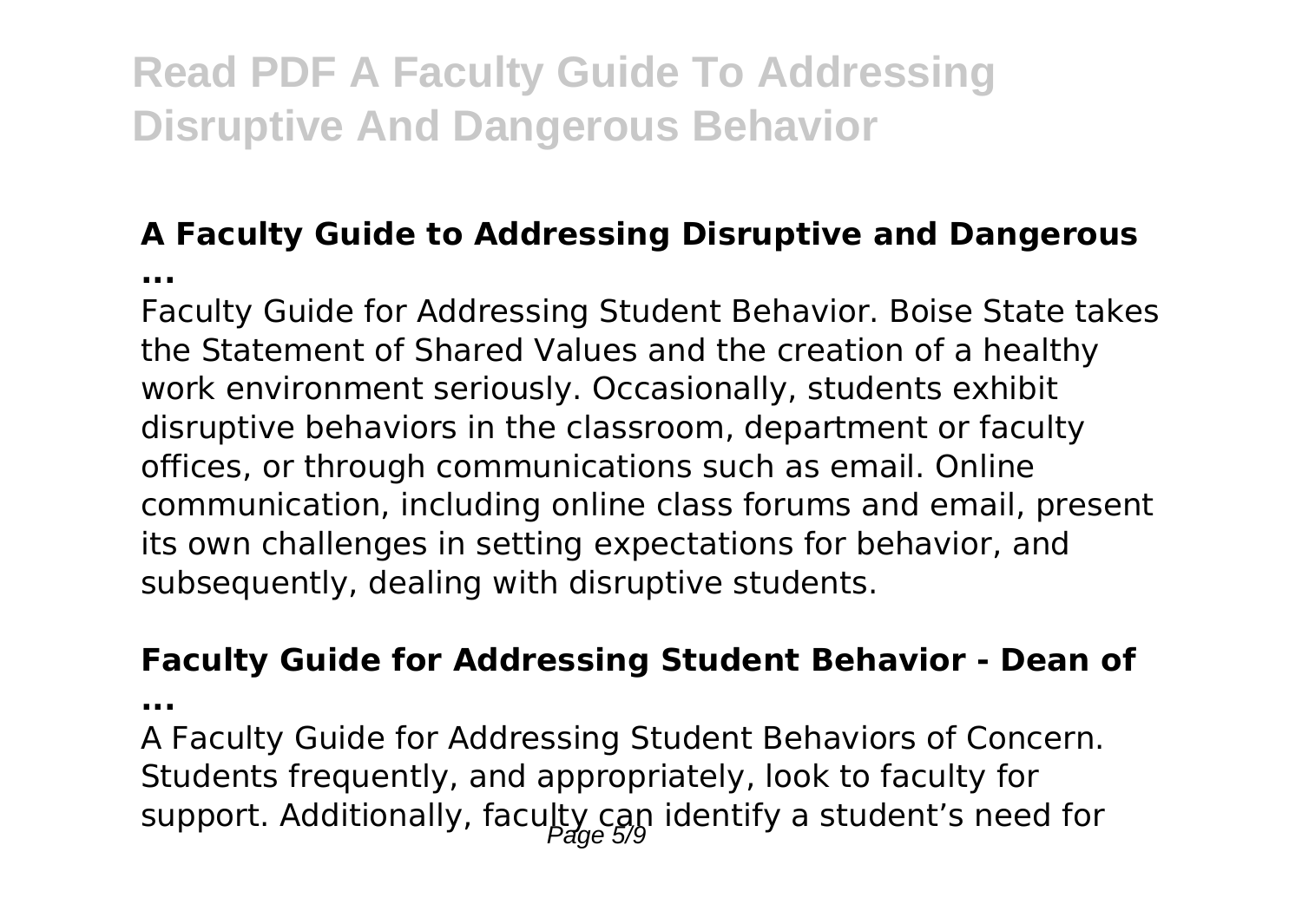support and offer valuable assistance even when the student does not initiate it.

**A Faculty Guide for Addressing Student Behaviors of ...** Addressing Academic Misconduct: Faculty Guide University of Oregon – Office of Student Conduct and Community Standards Phone: 541-346-1140 Email: conduct@uoregon.edu Website: https://conduct.uoregon.edu Office: Oregon Hall 185 Introduction Academic integrity is the cornerstone of our educational system.

## **Addressing Academic Misconduct: Faculty Guide**

Articulate specific requirements that individual instructors believe are fundamental to teaching the course/program,... Identify the unique qualities of the course/program in relation to its overall objectives and any program in which the... Engage in "reasoned deliberation" as to whether ...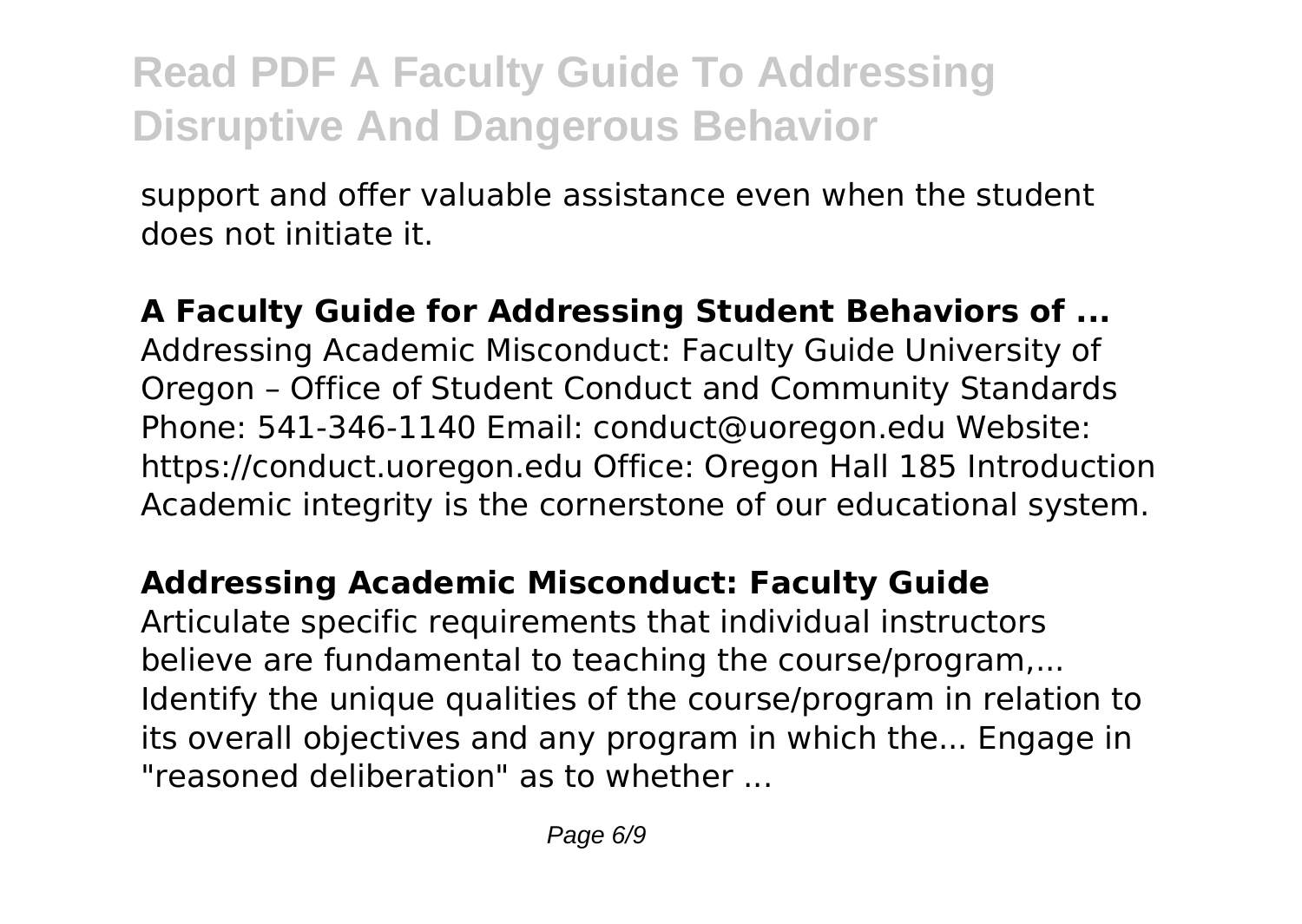## **Faculty Guide Addressing Disability Accommodation and**

**...**

Faculty Guide to Addressing Disruptive and Dangerous Behavior, Paperback by Van Brunt, Brian; Lewis, W. Scott, ISBN 0415628288, ISBN-13 9780415628280, Like New Used, Free shipping Brunt (counseling, Western Kentucky U.) and Lewis (National Center for Higher Education Risk Management) assist new and experienced college faculty in addressing disruptive and dangerous behavior in the classroom.

**Faculty Guide to Addressing Disruptive and Dangerous ...** Address your recipient by title and last name ( Dear Professor Interesting) Use full sentences and proper grammar, avoiding slang and emojis. Keep the tone of your email courteous. End with a concluding phrase and your name (Sincerely, Juan Pupil) Give a useful subject line ( Research on X)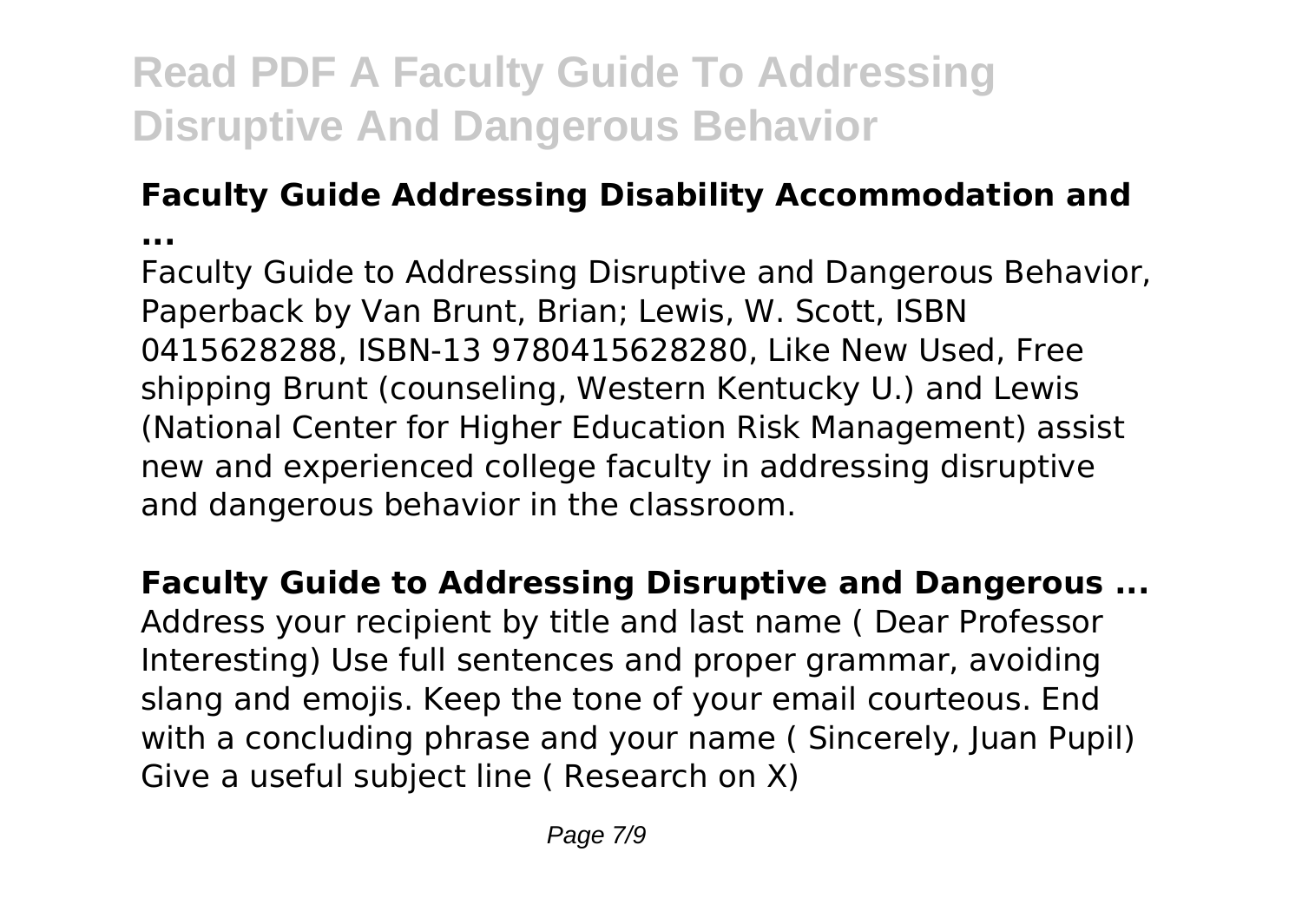## **How to Email Faculty | Cardinal Compass | Stanford Undergrad**

Faculty and staff guide to addressing reports of COVID-19 exposure. More information about CSU's response is available at https://covidrecovery.colostate.edu/. Faculty and staff guide to addressing reports of COVID-19 exposure. COVID-19 is a new strain of virus in a family of viruses called coronavirus.

## **Faculty and staff guide to addressing reports of COVID-19**

**...**

Start with "Dear" or "Hello.". These greetings are formal and should be used when greeting your professors and administrators in a professional message. Examples of appropriate salutations: Dear Professor Deems, Hello Professor Spivak. Examples of salutations that are too informal.